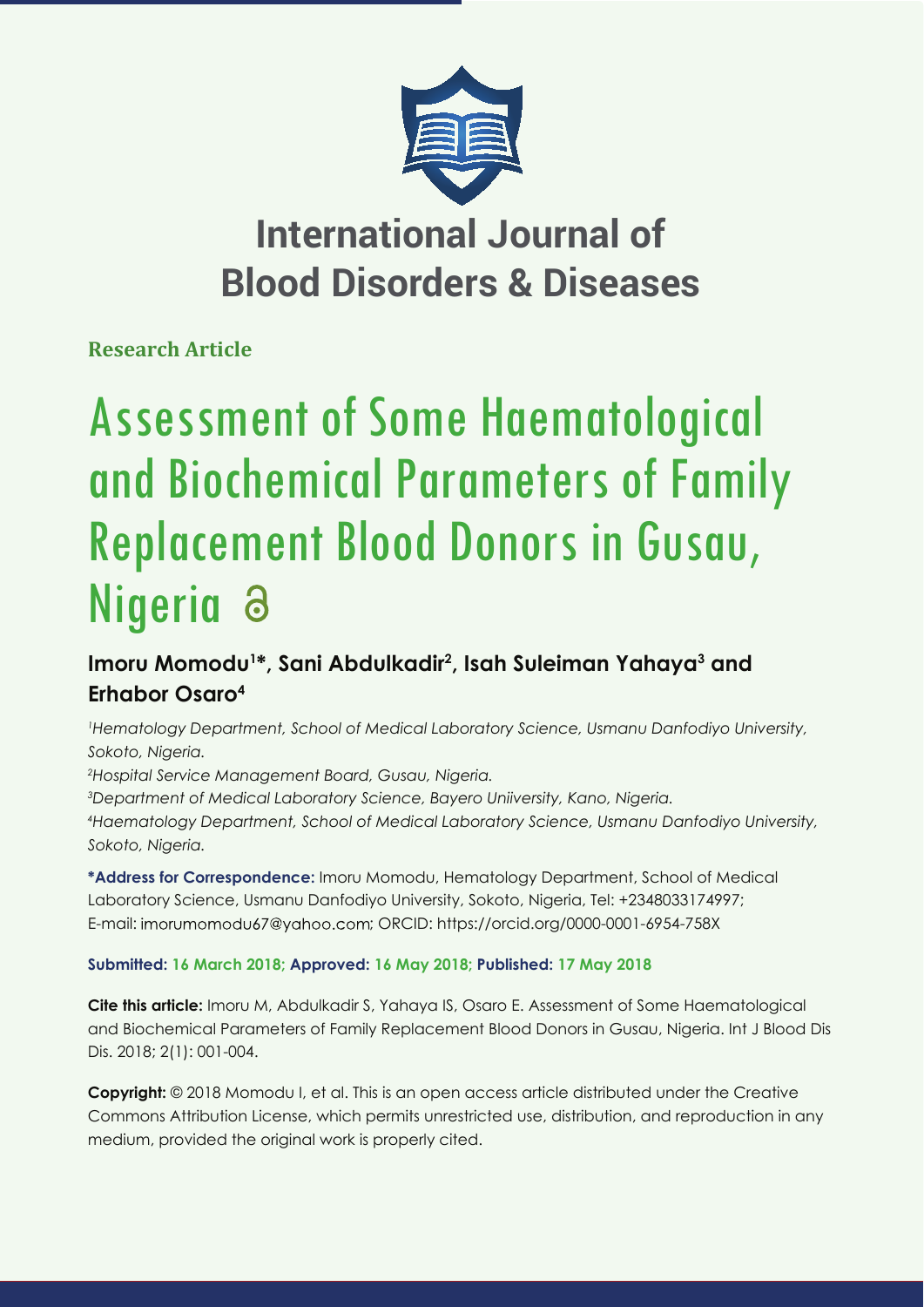#### **ABSTRACT**

**Background:** The regular supply of blood is necessary in every health facility in order to treat patients requiring transfusions and save millions of lives through blood transfusions. The aim of this study was to determine the haematological and biochemical parameters of family replacement donors since they are the major source of blood donors in Northern Nigeria.

**Materials and methods:** Two-hundred and twenty-eight family replacement donors, aged 18-54 years, were recruited from Federal Medical Centre and Yariman Bakura Specialist Hospital, Gusau, Zamfara State for the determination of haematocrit, haemoglobin, RBC count, MCH, MCV, MCHC, serum iron, serum ferritin and TIBC using standard techniques.

**Results:** The values of haematocrit, haemoglobin, RBC count, MCH, MCV and MCHC were 38.8 ± 3.6%, 12.6±1.3 g / dL, 5.3 ± 0.56 X 1012 / L, 23.9±2.0 pg, 73.6±6.2 fl , 32.6±2.5 g / dL, respectively while the levels of serum iron, serum ferritin and TIBC were 15.3±5.2 μmol / L, 69.4±45.1 ng / ml, 45.5±15.4 μmol / L, respectively in family replacement donors. Age had no significant effect on the values of haematocrit, haemoglobin, RBC count, MCH, MCV, MCHC, serum iron, serum ferritin and TIBC *(P ˃ 0.05)*

**Conclusion:** Family replacement donors should be encouraged for blood donation since they have the values of haematological and biochemical parameters that are within the reference ranges of healthy individuals. By doing this, there will be sufficient units of blood in the blood banks to accommodate unexpected and emergency cases, resulting in reduction in death rate associated with non-availability of blood for transfusion.

#### **INTRODUCTION**

Millions of lives are saved each year through blood transfusions and it is therefore important for the regular supply of blood to treat severe anemia in children under five years old, management of pregnancy related complications, massive trauma, cancer among other conditions [1,2].

A blood donor generally donates approximately 450ml of blood, which results in a loss of approximately 225mg of iron with subsequent mobilization of iron from body iron stores. However, if the donor has no iron-deficiency, the erythrocytes and the haemoglobin level will generally return to normal within 3-4 weeks. Therefore, adequate iron stores are very important in the maintenance of the donor [2-4].

The regulation of systemic iron is through the problems "transferrin" (iron mobilization) and "ferritin" (iron sequestration) but the indicator of mobilizable body iron stores is the serum ferritin concentration [5,6].

The American Association of Blood Banks has standard minimum haemoglobin levels of 13.5g / dL and 12.5g / dL for men and women blood donors, respectively [4].

The three main types of blood donors are voluntary unpaid donors, family replacement blood donors and paid blood donors [7]. Family replacement donors and paid donors provide the bulk of blood donations in resource poor countries for cultural and economic reasons [8]. In developing countries like Nigeria, there is dependency on family replacement and remunerated donors [9- 12]. A replacement blood donor is a family member or a relative of a patient that donates a unit of blood for a specific patient while a voluntary blood donor donates out of altruism and without any inducement for a donation to unknown patient or recipient [12].

It has been reported that both voluntary and family replacement donors should be encouraged to become repeat donors as their prevalence of viral markers and background safety are similar [13].

In Nigeria, there seems to be less emphasis on the haematological and biochemical parameters of family replacement donors that are predominantly source of blood donors in Northern Nigeria. Therefore, the objective of this study was to determine the values of some haematological and biochemical parameters of family replacement donors in order to guide the blood bank staff in the selection of blood donors in Zamfara, Northern Nigeria.

#### **MATERIALS AND METHODS**

A total of two-hundred and twenty-eight (228) family replacement donors, aged 18-65 years, were recruited from Federal Medical Centre and Yariman Bakura Specialist Hospital, Gusau, Zamfara State and studied between January and December, 2015 for their haematological and biochemical parameters.

The blood donors that were sero-negative for human immunodeficiency virus (HIV 1 and 2), hepatitis B and C viruses and syphilis infections were included in the study while the prospective blood donors that were on iron therapy or recently transfused with blood were excluded.

After the written consent from the blood donors and ethical clearance from the ethical committees of Federal Medical Centre and Yariman Bakura Specialist Hospital, Gusau, Zamfara State, five milliliters (5ml) of whole blood was collected from each blood donor asceptically and 2 ml of blood was put into tri-potassium EDTA tube while the remaining 3ml was put in a plan tube.

The blood samples in the EDTA bottles were analyzed for full count using Mythic 18, automated haematology analyzer while the samples in the plain containers were analyzed for serum iron level using iron NP colorimetric test kit with Nitro-PAPS, serum ferritin level using Human Ferritin Elisa Kit and Total Iron Blinding Capacity (TIBC) level using Chemelex Labkit. All these kits were used based on the manufacturers' instructions.

Data were analyzed using SPSS version 20 and the results were expressed as mean ± standard deviation while comparison of haematological and biochemical parameters of family replacement blood donors with age was analyzed using analysis of variance (ANOVA).  $P < 0.05$  was considered to be statistically significant.

#### **RESULTS**

The red cell parameters of family replacement blood donors in Gusau are shown in Table 1. The mean values for haematocrit, haemoglobin, Red Blood Count (RBC) count, Mean Cell Haemoglobin (MCH), Mean Cell Volume (MCV) and Mean Cell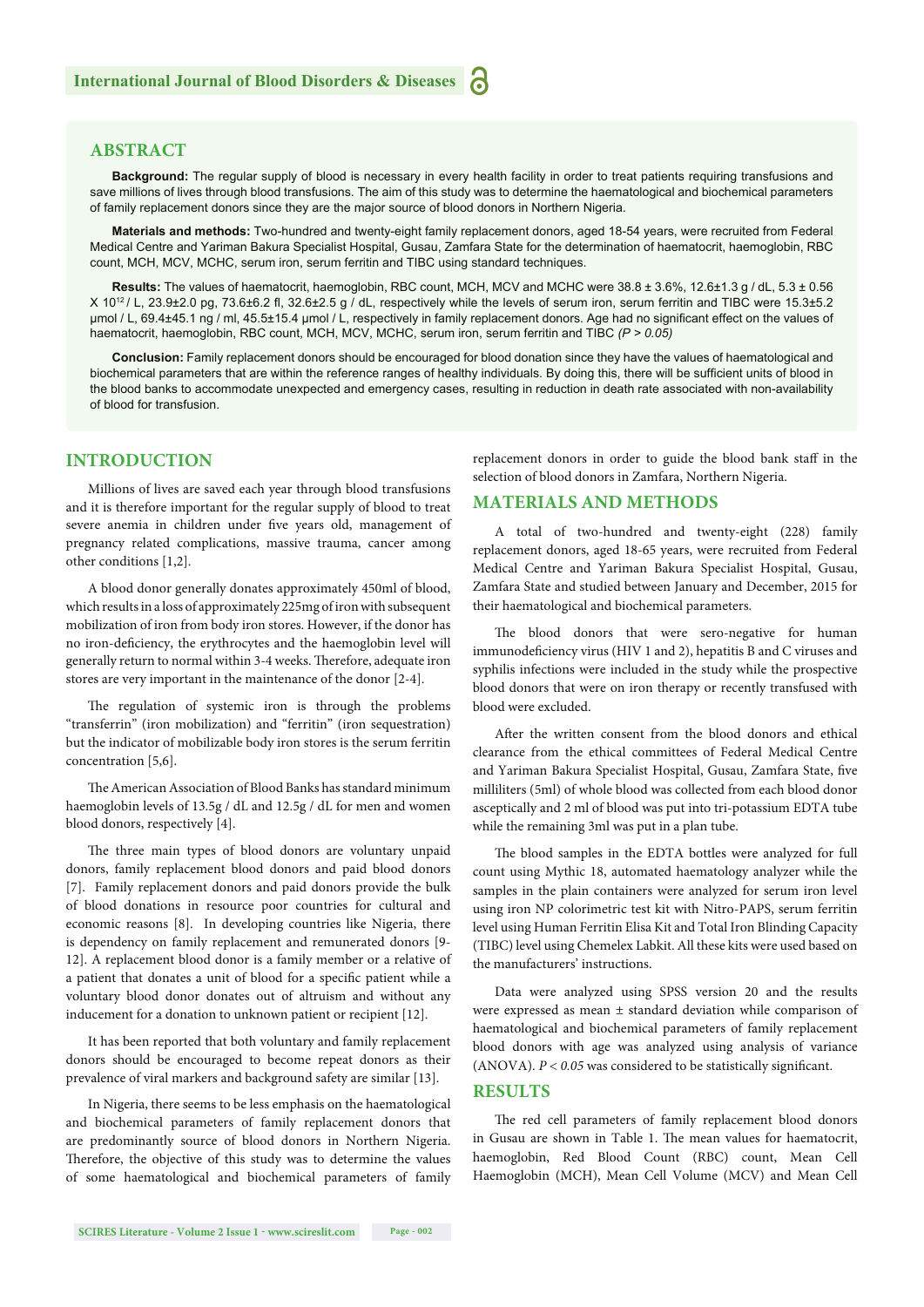Haemoglobin Concentration (MCHC) were 38.8 ± 3.6%, 12.56 ± 1.3  $g$  / dL, 5.3  $\pm$  0.56 X 10<sup>12</sup> / L, 23.9  $\pm$  2.0 pg, 73.6  $\pm$  6.2fl and 32.6  $\pm$  2.5 g / dL, respectively.

Table 2 shows the biochemical parameters of family replacement blood donors in Gusau. The mean values for serum iron, serum ferritin and TIBC were  $15.3 \pm 5.2$  µmol / L,  $69.4 \pm 45.1$  ng / mL and  $45.5 \pm 15.4 \,\mathrm{\mu mol}/\,\mathrm{L}$ .

Comparison of red cell parameters of family replacement blood donors with age is show in Table 3. The age groups of  $<$  24 years, 25-34 years, 35-44 years and 45-54 years had haematocrit levels of 38.4 ± 3.9%, 39.1 ± 3.3%, 37.8 ± 3.0% and 38.4 ± 3.9%, respectively *(P = 0.1608);* haemoglobin values of 12.6 ± 1.4g / dL, 12.7 ± 1.2 g / dL, 12.7 ± 1.1 g / dL and 12.7 ± 1.9 g / dL, respectively *(P = 0.9733);* RBC counts of  $5.3 \pm 0.6$  X10<sup>12</sup>/ L,  $5.3 \pm 0.5$  X 10<sup>12</sup>/ L,  $5.3 \pm 0.6$  X 10<sup>12</sup>/ L and 5.4  $\pm$  0.8 x 10<sup>12</sup> / L, respectively (*P = 0.9073*); MCH values of 24.2  $\pm$ 2.4 pg, 24.0 ± 1.8pg, 23.5 ± 2.0pg and 23.7 ± 1.8 pg, respectively *(P= 0.3047);* MCV values of 74.7 ± 7.1 fl, 74.0 ± 5.9 fl, 72.4 ± 6.1 fl and 72.1  $\pm$  5.5 fl, respectively *(P = 0.17)*, and MCHC values of 32.6  $\pm$  3.0 g / dL,  $32.7 \pm 2.8$  g / dL,  $32.3 \pm 1.5$ g / dL and  $32.6 \pm 1.3$  g / dL, respectively *(P = 0.7567).*

Table 4 reveals the comparison biochemical parameters of family replacement blood donors with respect to age. The age group of  $< 24$ years, 25-34 years, 35-44 years and 45-54 years had serum iron levels of 14.6 ± 4.2 μmol / L, 15.7 ± 5.6 μmol/ L, 14.8 ± 5.8, μmol / L and 15.7 ± 2.9 μmol / L, respectively *(P= 0.5539);* serum ferritin levels of 58.5  $\pm$  27.5 ng/m, 68.3  $\pm$  42.9 ng/mL, 74.4  $\pm$  49.3 ng/mL and 89.6  $\pm$ 70.2ng/mL, respectively *(P= 0.0576);* TIBC values of 43.9 ± 12.4 μmol / L, 46.5 ± 16.5 μmol / L 44.6 ± 17.4 μmol / L, 46.7 ± 8.9 μmol / L, respectively  $(P = 0.737)$ .

| <b>Table 1:</b> Red cell parameters of family replacement blood donors in Gusau. |                      |  |  |  |
|----------------------------------------------------------------------------------|----------------------|--|--|--|
| <b>Parameter</b>                                                                 | Blood donors (n=228) |  |  |  |
| Haematocrit (%)                                                                  | 38.8±3.6             |  |  |  |
| Haemoglobin (g/dL)                                                               | $12.6 \pm 1.3$       |  |  |  |
| RBC count $(X 1012/ L)$                                                          | $5.3 \pm 0.56$       |  |  |  |
| MCH (pq)                                                                         | $23.9 + 2.0$         |  |  |  |
| MCV (fl)                                                                         | $73.6 + 6.2$         |  |  |  |
| $MCHC$ (q / dL)                                                                  | $32.6 + 2.5$         |  |  |  |

| <b>Table 2:</b> Biochemical parameters of family replacement donors in Gusau. |                      |  |  |  |
|-------------------------------------------------------------------------------|----------------------|--|--|--|
| <b>Parameter</b>                                                              | Blood donors (n=228) |  |  |  |
| Serum iron (umol / L)                                                         | $15.3 + 5.2$         |  |  |  |
| Serum ferritin (ng / mL)                                                      | 69 4 + 45 1          |  |  |  |
| TIBC ( $\mu$ mol / L)                                                         | $45.5 + 15.4$        |  |  |  |

| age.                         |                         |                              |                          |                          |         |  |
|------------------------------|-------------------------|------------------------------|--------------------------|--------------------------|---------|--|
| <b>Parameter</b>             | < 24years<br>$(n = 48)$ | $25-34$ years<br>$(n = 109)$ | 35-44years<br>$(n = 51)$ | 45-54years<br>$(n = 20)$ | P-value |  |
| Haematocrit (%)              | $38.7 \pm 3.8$          | $39.1 \pm 3.3$               | $37.8 \pm 3.0$           | $38.4 \pm 3.9$           | 0.1608  |  |
| Haemoglobin<br>(g / dL)      | $12.6 \pm 1.4$          | $12.7 + 1.2$                 | $12.7 + 1.1$             | $12.7 + 1.9$             | 0.9733  |  |
| RBC count<br>$(X 10^{12}/L)$ | $5.3 \pm 0.6$           | $5.3 \pm 0.5$                | $5.3 + 0.6$              | $5.4 \pm 0.8$            | 0.9073  |  |
| MCH(pq)                      | $24.2 + 2.4$            | $24.0 \pm 1.8$               | $23.5 \pm 2.0$           | $23.7 \pm 1.8$           | 0.3047  |  |
| MCV(f)                       | 74.7±7.1                | 74.0±5.9                     | $72.4 + 6.1$             | $72.1 + 5.5$             | 0.17    |  |
| <b>MCHC</b><br>(q/dL)        | $32.8 \pm 3.0$          | $32.7 + 2.8$                 | $32.3 \pm 1.5$           | $32.6 \pm 1.3$           | 0.7567  |  |

**Table 3**: Comparison of red cell parameters of family replacement donors with age.

**Table 4**: Comparison of biochemical parameters of family replacement donors with age

| <b>Parameter</b>                    | < 24years<br>$(n = 48)$ | 25-34years<br>$(n = 109)$ | 35-44years<br>$(n = 51)$ | 45-54years<br>$(n = 20)$ | P-value |
|-------------------------------------|-------------------------|---------------------------|--------------------------|--------------------------|---------|
| Serum iron<br>$(\mu \text{mol}/L)$  | $14.6 + 4.2$            | $15.7 + 5.6$              | $14.8 + 5.8$             | $15.7 + 2.9$             | 0.5539  |
| Serum ferritin<br>(nq/mL)           | $58.5 \pm 27.5$         | 68.3±42.9                 | 74.4±49.3                | 89.6±70.2                | 0.0576  |
| <b>TIBC</b><br>$(\mu \text{mol/L})$ | $43.9 \pm 12.4$         | $46.5 \pm 16.5$           | $44.6 \pm 17.4$          | $46.7 + 8.9$             | 0.737   |

#### **DISCUSSION**

്

The importance of haematological and biochemical parameters of family replacement donors in Nigeria cannot be overemphasized since they are predominantly the source of blood donors in northern Nigerian and Nigeria as a whole.

The values of haematocrit, haemoglobin and RBC count of family replacement donors in this study are consistent with the findings of previous researchers on apparently healthy donors, firsttime donors, voluntary donors and samples from prospective blood donors at Kenyan regional blood transfusion centres [2, 7-10]. This shows that the values of haemotocrit, haemoglobin and RBC count are comparable to that of voluntary donors and therefore, family replacement donors should be encouraged for blood donation in Northern Nigeria provided the donors are free from transfusion transmissible infections in addition to satisfying all other requirements for blood donation. This will further boost the units of blood in our blood banks in Nigeria since some of the units of blood donated for the patients by the relatives or friends may not be utilized by them.

In this study, there were no statistically significant differences in the values of haematocrit, haemoglobin and RBC count of family replacement blood donors with respect to age and these are in line with the earlier report [11].

The study has further revealed the lower values of  $23.9 \pm 2.0$ pg and  $73.6 \pm 6.2$  fl for MCH and MCV, respectively compared to the previous studies on voluntary donors, first time donors and apparently healthy donors [2,9,12]. The differences might be associated with mild lower values of haemoglobin and haematocrit in this study. However, the value of MCHC observed in this study is in line with the earlier findings  $[2,9,12]$ .

The values of MCHC, MCV and MCHC among the family replacement donors did not differ with age and these are in support of previous study on healthy Chinese adults [13].

Divergent views have been expressed on the serum iron and ferritin levels of blood donors. This study has revealed that serum iron and ferritin levels are in agreement with some of the previous authors, especially on first-time donors but at variance with the reports from other studies  $[2,14-16,8,10]$ . The different values from various authors could be associated with the dietary habits of blood donors, sensitivities of serum iron and ferritin kits utilized, and techniques among other factors. However, the serum iron and ferritin levels are within the reference ranges [17].

Total Iron Binding Capacity (TIBC) level in this study is lower than the reported TIBC values on first-time blood donors [2, 8,14]. However, the reported values from all authors are within the documented wide reference range but the different values for TIBC may be associated with the techniques employed and sensitivity of kits [18-25].